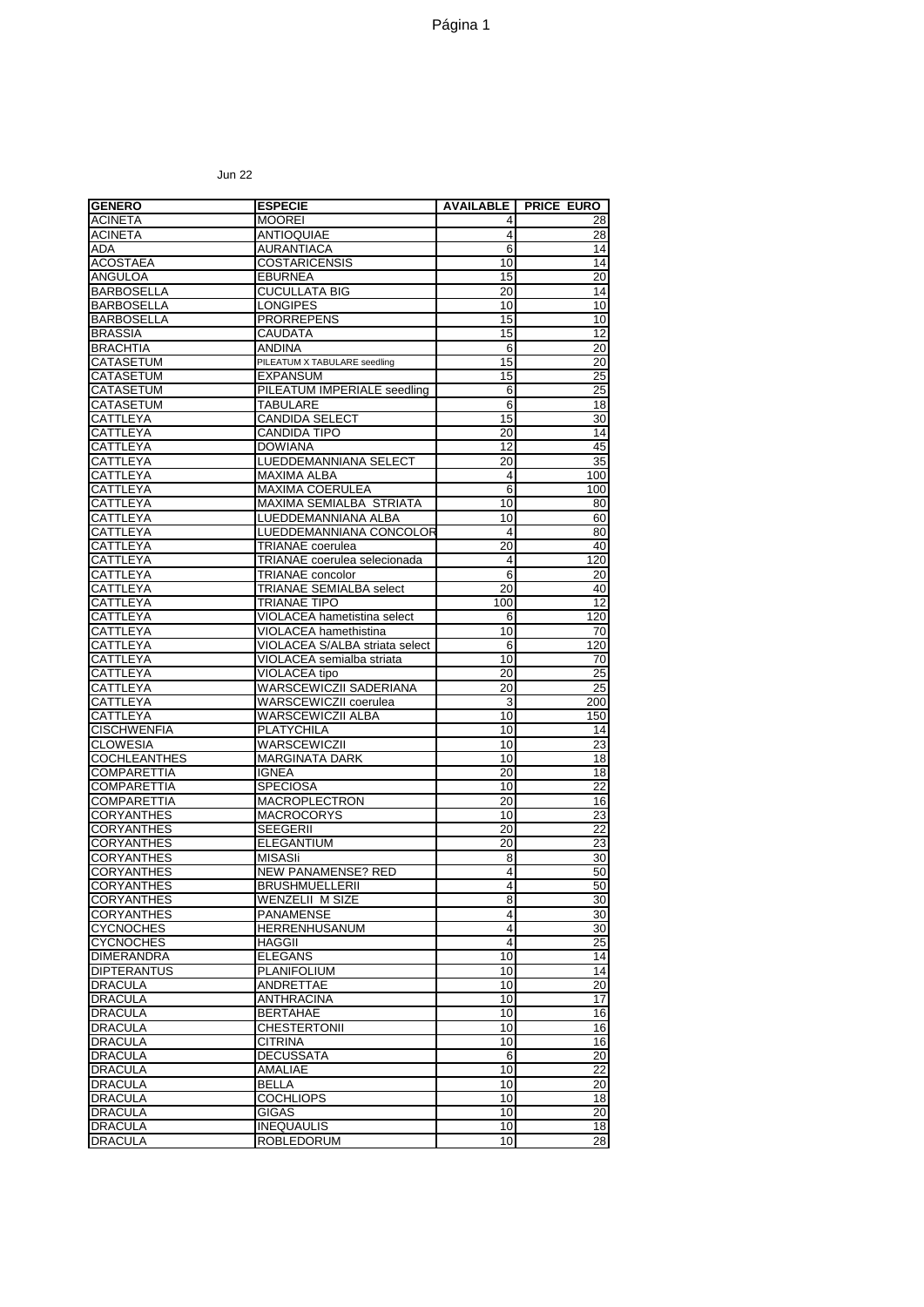| <b>GENERO</b>                     | <b>ESPECIE</b>                         | <b>AVAILABLE</b> | <b>PRICE EURO</b> |
|-----------------------------------|----------------------------------------|------------------|-------------------|
| <b>DRACULA</b>                    | <b>ROJASII</b>                         | $\overline{2}$   | 50                |
| <b>DRACULA</b>                    | <b>SENES-FURENS</b>                    | $\mathbf 2$      | 50                |
| DRACULA                           | SIMIA                                  | 10               | 30                |
| <b>DRACULA</b>                    | <b>VAMPIRA</b>                         | 10               | 40                |
| <b>DRACULA</b>                    | VELEZIANA                              | 10               | 40                |
| <b>DRACULA</b>                    | <b>VILLEGASII</b>                      | 6                | $\overline{38}$   |
| <b>DRYADEYA</b>                   | <b>MINUSCULA</b>                       | 4                | $\overline{14}$   |
| DRYADELA                          | <b>CRISTATA</b>                        | 5<br>10          | 16<br>15          |
| ENCYCLIA<br><b>ENCYCLIA</b>       | CORDIGERA<br>MACROCHILA (ex cordigera) | 20               | 18                |
| <b>ENCYCLIA</b>                   | LEUCANTHA                              | 5                | 18                |
| <b>ENCYCLIA</b>                   | <b>STELLATA</b>                        | 20               | 18                |
| <b>ENCYCLIA</b>                   | <b>REPLICATA</b>                       | 20               | 15                |
| <b>ENCYCLIA</b>                   | <b>PROFUSA</b>                         | 12               | 15                |
| <b>EMBREEA</b>                    | <b>RODIGASINA</b>                      | 6                | $\overline{22}$   |
| <b>EPIDENDRUM</b>                 | <b>SCHLECHTERIANUM</b>                 | 20               | 14                |
| GALEANDRA                         | <b>DIVES</b>                           | 8                | 17                |
| GALEANDRA                         | <b>BATTEMANII</b>                      | 4                | 20                |
| GONGORA                           | <b>PLEICHROMA</b>                      | 6                | 20                |
| GONGORA                           | <b>SPHAERICA</b>                       | 6                | 23                |
| GONGORA                           | <b>ESCOBARIANA</b>                     | 8                | 50                |
| <b>GONGORA</b>                    | <b>FLAVEOLA</b>                        | $\overline{6}$   | $\overline{20}$   |
| <b>GONGORA</b>                    | <b>FULVA</b>                           | 6                | 18                |
| GONGORA                           | GARAYANA                               | 10               | 30                |
| <b>GONGORA</b>                    | <b>GRATULABUNDA</b>                    | 10               | 18                |
| GONGORA                           | <b>HISTRIONICA</b>                     | 10               | 15                |
| GONGORA                           | <b>PARDINA</b>                         | 6                | $\overline{22}$   |
| <b>GONGORA</b>                    | <b>DRESSLERII</b>                      | 4                | $\overline{20}$   |
| <b>GONGORA</b>                    | <b>TRACYANA</b>                        | $\overline{6}$   | $\overline{22}$   |
| <b>GONGORA</b>                    | <b>ARCUATA</b>                         | 6                | 20                |
| <b>HEXISEA</b>                    | <b>BIDENTATA</b>                       | 6                | 16                |
| <b>HELCIA</b>                     | <b>SANGUINOLENTA</b>                   | 10               | 12                |
| <b>LYCASTE</b>                    | <b>MACROBULBON</b>                     | 6                | 25                |
| <b>LYCASTE</b>                    | <b>CAMPBELLII</b>                      | $\overline{6}$   | 20                |
| <b>KOELESTENIA</b>                | GRAMINEA                               | 10               | 14                |
| <b>LEPANTHES</b>                  | <b>ESCOBARIANA</b>                     | 15               | 18                |
| LEPANTHES                         | ELEGANTULA                             | 20               | 14                |
| <b>LEPANTHES</b>                  | <b>DISCOLOR</b>                        | 10               | 14                |
| <b>LEPANTHES</b>                  | <b>MARTHAE</b>                         | 3                | 16                |
| LOCKARTIA<br>MACROCLINIUM         | <b>IMBRICATA</b><br>JUNCTUM            | 6<br>6           | 18<br>16          |
| <b>MACROCLINIUM</b>               | <b>MANABINUM</b>                       | 10               | 16                |
| MASDEVALLIA                       | <b>MEJIANA</b>                         | 10               | 16                |
| <b>MASDEVALLIA</b>                | <b>STROBELLI</b>                       | 20               | $\overline{14}$   |
| MASDEVALLIA                       | WENDLANDIANA                           | 10               | 12                |
| MASDEVALLIA                       | <b>HIRTZII</b>                         | 12               | 20                |
| MASDEVALLIA                       | <b>HERRERAE</b>                        | 6                | 15                |
| <b>MILTONIOPSIS</b>               | <b>PHALAENOPSIS</b>                    | 10               | 18                |
| <b>MILTONIOPSIS</b>               | ROEZLII ALBA                           | 15               | 20                |
| <b>MILTONIOPSIS</b>               | ROEZLII tipo                           | 15               | 12                |
| <b>MILTONIOPSIS</b>               | <b>ROEZLII xhantina</b>                | 20               | 30                |
| <b>MILTONIOPSIS</b>               | PHALAENOPSIS ALBA                      | 3                | 70                |
| <b>NEOMOOREA</b>                  | WALLISII                               | 10               | 30                |
| <b>NOTYLIA</b>                    | <b>ALBIDA</b>                          | 8                | $\overline{20}$   |
| <b>NOTYLIA</b>                    | <b>INCURVA</b>                         | 6                | 15                |
| ODONTOGLOSSUM                     | ASPIDORHINUM                           | 6                | $\overline{18}$   |
| ODONTOGLOSSUM                     | <b>CYRRHOSUM</b>                       | 10               | 25                |
| ODONTOGLOSSUM                     | HARRYANUM                              | 10               | 25                |
| ODONTOGLOSSUM                     | <b>LINDLEYANUM</b>                     | 8                | 15                |
| ODONTOGLOSSUM                     | <b>NOBILE</b>                          | 8                | 25                |
| ODONTOGLOSSUM                     | TRIPHUDIANS                            | 10               | $\overline{20}$   |
| ONCIDIUM                          | <b>FUSCATUM "PINK"</b>                 | 15               | 10                |
| ONCIDIUM                          | GARDNERII JAGUAR                       | 15               | 15                |
| ONCIDIUM                          | AMPLIATUM                              | 15               | $\overline{22}$   |
| <b>ONCIDIUM</b>                   | <b>CEBOLLETA</b>                       | 10               | $\overline{18}$   |
| <b>ONCIDIUM</b><br>ORNITHOSEPALUS | <b>CHEIROPHORUM</b><br><b>BICORNIS</b> | 8<br>20          | 20<br>10          |
| ORNITHOSEPALUS                    | <b>DOLABRATUS</b>                      | 10               | 12                |
| ORNITHOSEPALUS                    | <b>KRUEGERII</b>                       | 8                | 15                |
|                                   |                                        |                  |                   |